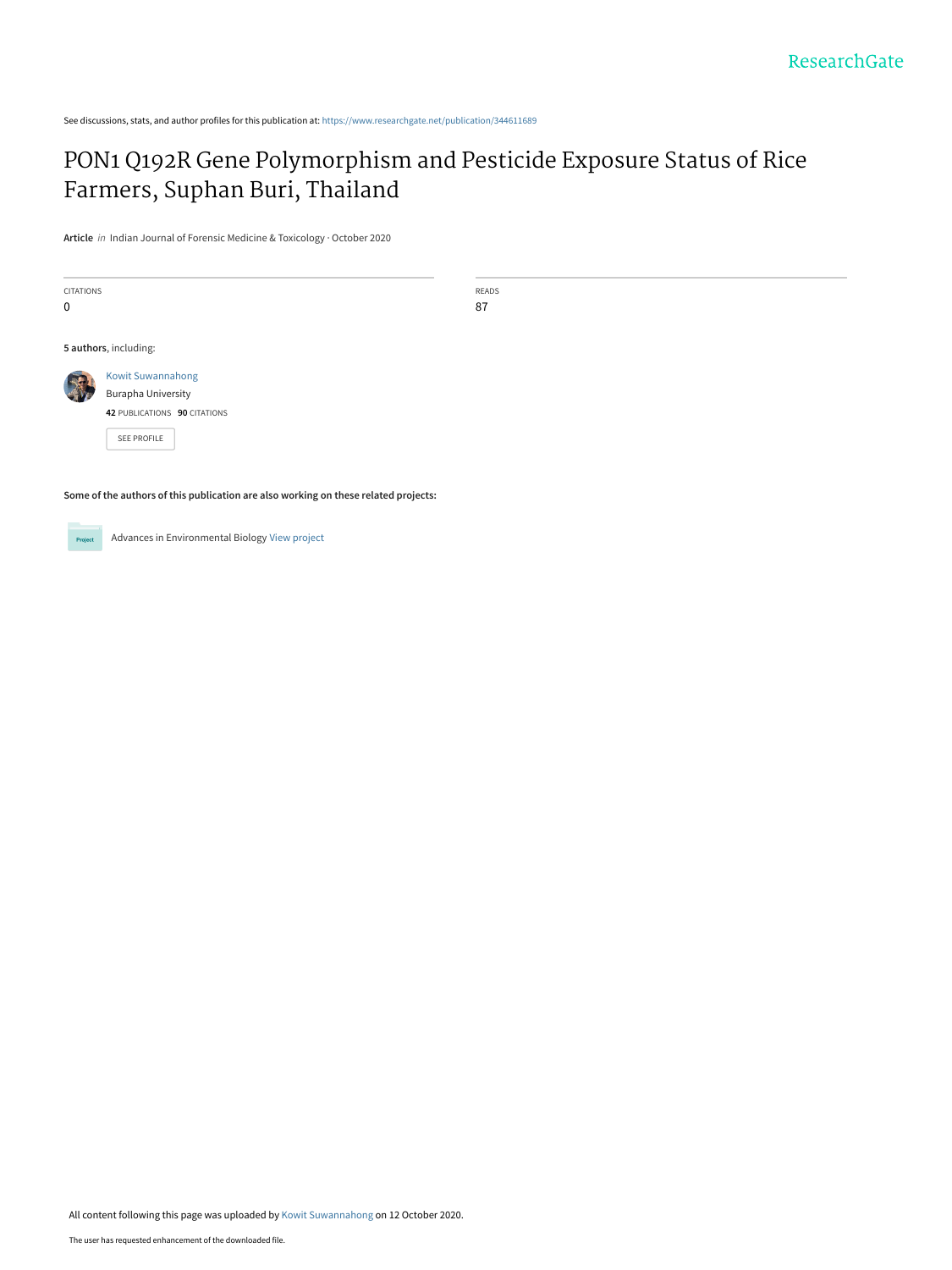# **PON1 Q192R Gene Polymorphism and Pesticide Exposure Status of Rice Farmers, Suphan Buri, Thailand**

**Airada Sridon1, Kampol Ruchiwit2 , Kowit Suwannahong<sup>3</sup> , Wanida Pongstaporn<sup>4</sup> , Yuttana Sudjaroen<sup>5</sup>**

*1 Research scholar, Department of Forensic Science, Faculty of Allied Health Sciences, Thammasat University, Thailand, <sup>2</sup> Associate Professor, Department of Forensic Science, Faculty of Allied Health Sciences, Thammasat University, Thailand, 3Assistant Professor, Department of Environmental Health, Faculty of Public Health, Burapha University, Thailand, 4 Assistant Professor, Department of Medical Science, Faculty of Science, Rangsit University, Thailand, 5Assistant Professor, Department of Applied Sciences, Faculty of Science and Technology, Suan Sunandha Rajabhat University, Thailand* 

# **Abstract**

PON1 Q192R (rs662) polymorphism in coding region is conveying differential catalytic activity of organophosphate. Study was aimed to investigate PON1 Q192R gene polymorphisms in rice farmers along with pesticide knowledge and practices; and to evaluate the relationship of gene polymorphisms and serum cholinesterase (SChE) levels. Information of pesticide exposure, knowledge and practices were collected from 50 rice farmers and 50 control respondents by questionnaire interviewing. Each blood sample was obtained by venipuncture and prepared to serum for SChE activity test by paper test and automatic analyzer; to EDTA blood for genotyping by PCR-RFLP. Exposure status, knowledge and practices on pesticide use were represented as frequency. Chi-square was used to analyze on the different of personal information; and of polymorphism. Independent *t*-test was used for comparison of SChE levels. Person correlation was evaluated relationship between SChE level and genotypes. 60% of rice farmers were used pesticide over 10 years. Rice farmers were long-term pesticide exposure with good on pesticide knowledge, however poorly practice. Means of SChE level of both groups were within reference value and significantly different (*p* = 0.033). Polymorphisms were included wild type (QQ), heterozygote (QR) and homozygote (RR); and were significantly different between rice farmers (high frequency of RR genotype) and control ( $p =$ 0.02). Relationship of polymorphism and SChE level were negative correlated ( $r = -0.261$ ;  $p = 0.031$ ). This polymorphism may useful biomarker for chronic pesticide exposure in Thai rice farmer and corresponded to decline of serum cholinesterase; and RR genotype was high risk group.

*Keywords: chronic pesticide exposure, paraoxonase-1 (PON1), PON1 Q192R polymorphism, serum cholinesterase*

## **Introduction**

Many previous studies were reviewed regarding pesticide use, poisoning, and knowledge and

### **Corresponding Author: Yuttana Sudjaroen,**

Forensic Science Program, Department of Applied Sciences, Suan Sunandha Rajabhat University, U-Thong Nok road, Dusit, 10300 Bangkok, Thailand Contact: +66-2-1601143; Fax: +66-2-1601146; E-mail: yuttana.su@ssru.ac.th

unsafe occupational practices in Thailand over the last decade; and Thai government is responsible in making policies and regulations and encouraging all agricultural activities to be sustainable  $[1]$ . Rice farmers in three Thai provinces were found to have the high prevalence of allergies, nasal congestion, wheezing, and acute symptoms after pesticide use  $[2]$ . Occupational health and safety problems among rice farmers may result from unsafe behaviors and unsafe acts or practices of workers, which are related to agrochemical exposure, such as the use of faulty spraying equipment or lack of attention to safety precautions  $[3]$ . Suphan Buri province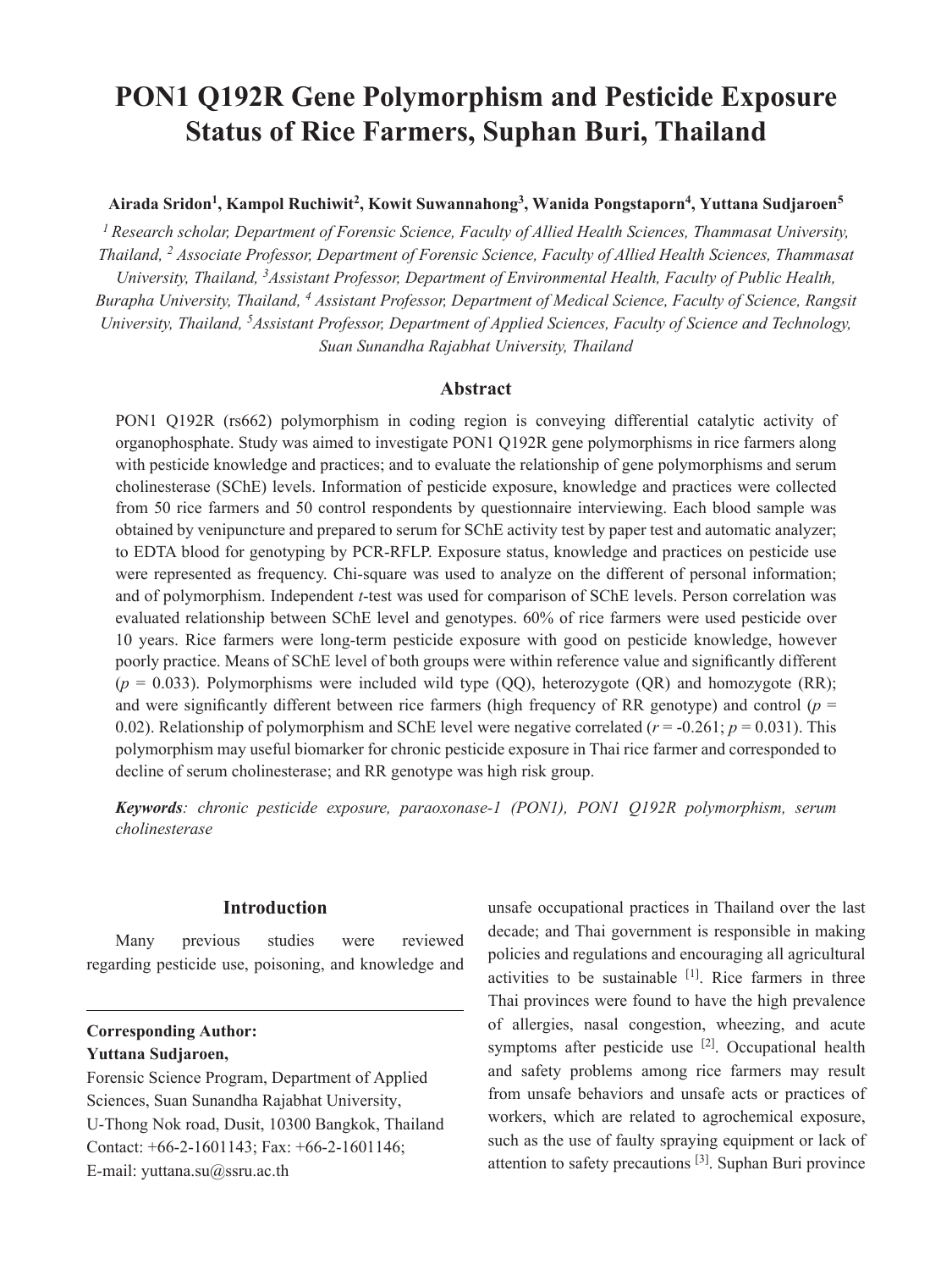is located in central river plain of Thailand. Because of enough water supplies in this cultivation area, two or three rice growing cycles can be done. Thus, farmers may expose to pesticides more frequent rather than other area [4]. Moreover, outsource pesticide sprayers were common finding in rice field. Chloropyrifos and carbofuran are commonly used in this area, which are the member of organophosphate (OP) and carbamates (CB), respectively  $[1, 5]$ . Decline of serum cholinesterase is useful to indicate risk of pesticide exposure especially in sprayers  $[6-7]$ . Thai government is developing cholinesterase activity screening test and national apply for control the risk and unsafe field workers [8].

Paraoxonase 1 (PON1) is a phase-I enzyme that is involved in the hydrolysis of organophosphate esters [9, 10]. Literature reviews of PON1 genotypes are involving in the presence of Parkinson's disease, Alzheimer's disease and amyotrophic lateral sclerosis [11]. PON1 Q192R genotype is also associated with the risk of multiple cancers  $[12, 13]$  and coronary heart diseases [14]. PON1 variants play a role in xenobioticmetabolizing system in occupational exposures and consequence to oxidative stress and DNA damage [15]. Human PON1 Q192R (rs662) polymorphism in coding region is conveying differential catalytic activity toward some OP substrates [16]. PON1 Q192R polymorphism  $(rs662A > G)$  was caused by the glutamine (Q genotype) substituted for the arginine (R genotype) 192 of the gene 6 exon of the PON 1 gene [17]. The information of PON1 Q192R gene polymorphisms among Thai race especially agricultural workers was still limited. This study was aimed to investigate PON1 Q192R gene polymorphisms in rice farmers along with pesticide knowledge and practices; and to evaluate the relationship of gene polymorphisms and serum cholinesterase (SChE) levels.

#### **Materials and Methods**

#### Subject recruitment and data collection

The cross-sectional study was carried out from June 2019 to February 2020 on data had collected from annually health service program by health promoting hospital, This study was recruited 100 respondents included 1) 50 rice farmers (risk group) were aged 18-65 yr who lived in this area, which had handle pesticide regularly or work in paddy field at least three years or more 2) The control group was included 50

respondents who lived nearby field area and listed in house registration, had non-related professional for farm workers. Respondents with a history of serious conditions were excluded. Questionnaire interviewing and blood collection were conducted by well-trained research assistants and medical technologists, respectively. Gathered information concerning of long-term pesticide exposures including personnel information, adverse health symptoms, knowledge and practice of pesticide use were recorded from questionnaires by personnel interviewing. The sample size was estimated using the single proportion formula with 95% confidence interval and based on percentage of abnormal SChE level in previous study [18]. The Ethics Committee of Thammasat University was approved this research protocol (COA No. 084/2562). The director of U-Thong district ¢s health promoting hospital, Suphan Buri province gave permission to conduct on this study. All participants gave informed consented.

#### **Blood collection, preparation and storage**

Each 5 ml of blood sample was obtained by venepuncture from median cubital vein during morning (7-9 a.m.); and drawn into clotting blood and EDTA tubes for 3 ml and 2 ml, respectively. Clotting blood tube was further centrifuged; and serum was separated within 2 h after phlebotomy and stored at -20  $^{\circ}$ C <sup>[19]</sup> for SChE activity test. Whole blood contained in EDTA tubes were prepared for genomic DNA extraction by using the QIAamp blood DNA mini kit (QIAGEN Thailand, Bangkok, Thailand) and genomic DNA was stored at  $-20$  °C.

#### **SChE activity test**

Screening of SChE level by paper test [8] and confirming of SChE level was done by automatic analyser. The paper test kit was developed and manufactured by Government Pharmaceutical Organization (GPO), Thailand. The efficiency of test including sensitivity, specificity and positive predictive values were 77, 90 and 85%, respectively. The quantitative for SChE level was conducted by automatic analyzer, COBAS c501 (Roche-diagnostics, Rotkreuz, Switzerland), which were performed in certified clinical laboratories. SChE level were interpreted by reference values according by instruction of manufacturer.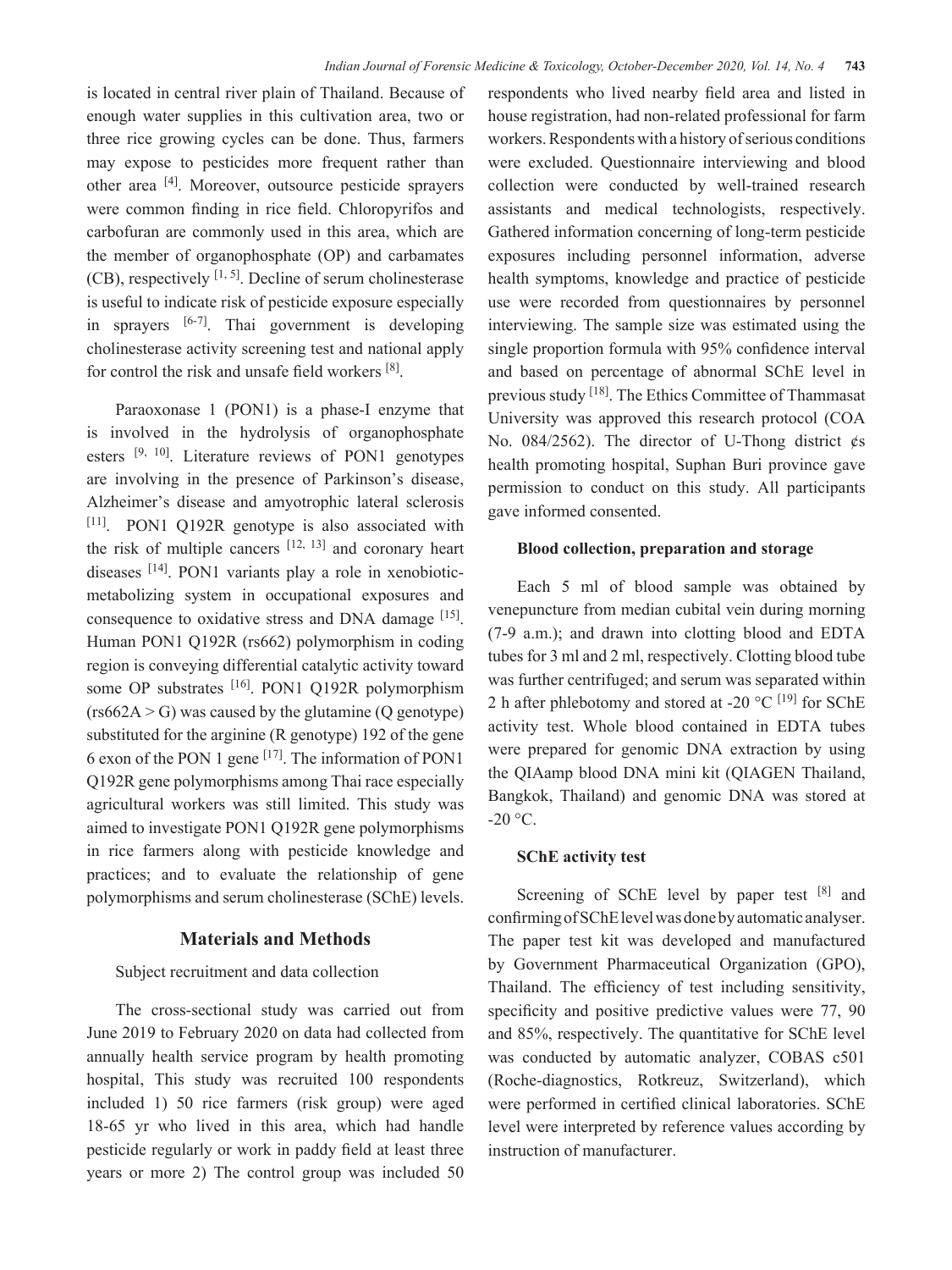#### **PON1 Q192R polymorphisms by PCR-RFLP**

#### **Results and Discussion**

DNA template was amplified by polymerase chain reaction (PCR) using forward 5′-TAT TGT TGC TGT GGG ACC TGA G-3′ and reverse 5′-CCT GAG AAT CTG AGT AAA TCC ACT-3′ primers, which were corresponded to  $PON1(Q192R)$  region  $[20]$ . PCR was performed in 25 µl of total volume, which was contained 2  $\mu$ l of genomic DNA, 0.5  $\mu$ l of each primer, 5 µl of 10X PCR buffer  $(1.5 \text{ mM Mg}^{2+})$  include dNTP mixture and 0.25 µl of 1.5 U AmpliTaq polymerase (Thermo Fisher Scientific, USA). PCR was performed with initial denaturation at 94°C for 5 min. followed by 35 cycles consisting of denaturation at 94°C for 30 s, annealing at 60°C for 30 s and extension at 72 °C for 30 s followed by final extension at 72 °C for 7 min Thermal cycler (Applied Biosystems, USA). Restriction fragment length polymorphism (RFLP) was performed: DNA product was digested by *A1wI* restriction enzyme (New England Bio Labs, Cambridge, UK). Digested DNA fragments was separated on 2% of agarose gel electrophoresis apparatus then stained with ethidium bromide. DNA electrophorogram was read by using ultraviolet transillumination (Promega, USA). PON1 Q192R single nucleotide polymorphisms (SNPs) were 1) 66- and 172-bp fragments for the 192R allele and 2) 238-bp fragment (undigested) for the 192Q allele. The interpretation of PON1 Q192R SNPs on genotypes were represented 238-bp fragment for wild type (OO); 66, 172, 238-bp fragments for heterozygous (QR); and 66, 172-bp fragments for homozygous (RR). Quality control of test was done by DNA sequencing, which was randomized from 15% of samples.

# **Statistical Analysis**

Descriptive data was explained by using frequency. Chi-square was used to analyze on the different of personal information and genotypes between rice farmer and controls groups. Independent *t*-test was used for comparison of SChE level between rice farmer and controls groups; and between wild and variant types. Person correlation was evaluated between SChE level and genotypes. The statistical significance was judged at *p*< 0.05. SPSS 21.0 software was used for statistical analysis (SPSS, Chicago, Illinois, USA).

Pesticide exposure, knowledge and practice of rice farmers

All of rice farmers were long-term pesticide exposure and 60% of rice farmers were used pesticide over 10 years; and rate of pesticide exposure was mainly for 1-2 time/week. The related pesticide used symptoms were rarely occurred. Unexpected finding may due to unspecific symptoms, imprecisely explain by personal interviewing and tolerance of frequent exposed farmers. Means of SChE level were significantly different between rice farmers and controls ( $p = 0.033$ ), however, there were within reference value (Table 1). Most of rice farmers were known about pesticide on health effects (80%), however, some of them were improper on practice, such as, the reading of pesticide label, first aids for toxicity and appropriated skill on spraying (Table 2). Educational interventions are essential for promoting safety during all phases of pesticide handling in small-scale Thai farmers. Public policies should be developed to encourage farmers to change their pest management methods from chemical based to methods that are healthier and more environmentally friendly [21]. Promotion of health literacy is associated to reduce unsafe behaviors on pesticide use [22].

#### PON1 Q192R polymorphisms in rice farmers

The DNA electrophoresis of PON1 Q192R gene polymorphisms were included wild type (QQ), heterozygote (QR) and homozygote (RR) (Fig. 1). The genotypic polymorphisms of rice farmers and control were significantly different (*p*=0.02); rice farmers were more frequent RR genotype rather than control (Table 3). The relationship of PON1 Q192R gene and SChE level were negative correlated  $(r = -0.261)$  with statistically significant ( $p = 0.031$ ) (Table 4). Six of rice farmers were low SChE level (<5,500 U/L) and RR genotype polymorphism (data not show).

In this study, SChE and PON1 Q192R genotype between rice farmers and controls were significantly different; and the decline of SChE and PON1 Q192R genotype were also related. The significant finding was corresponded to previous study, which was reported that PON1 192RR genotype and CYP2D6 1934A allele are relate to organophosphate susceptibility in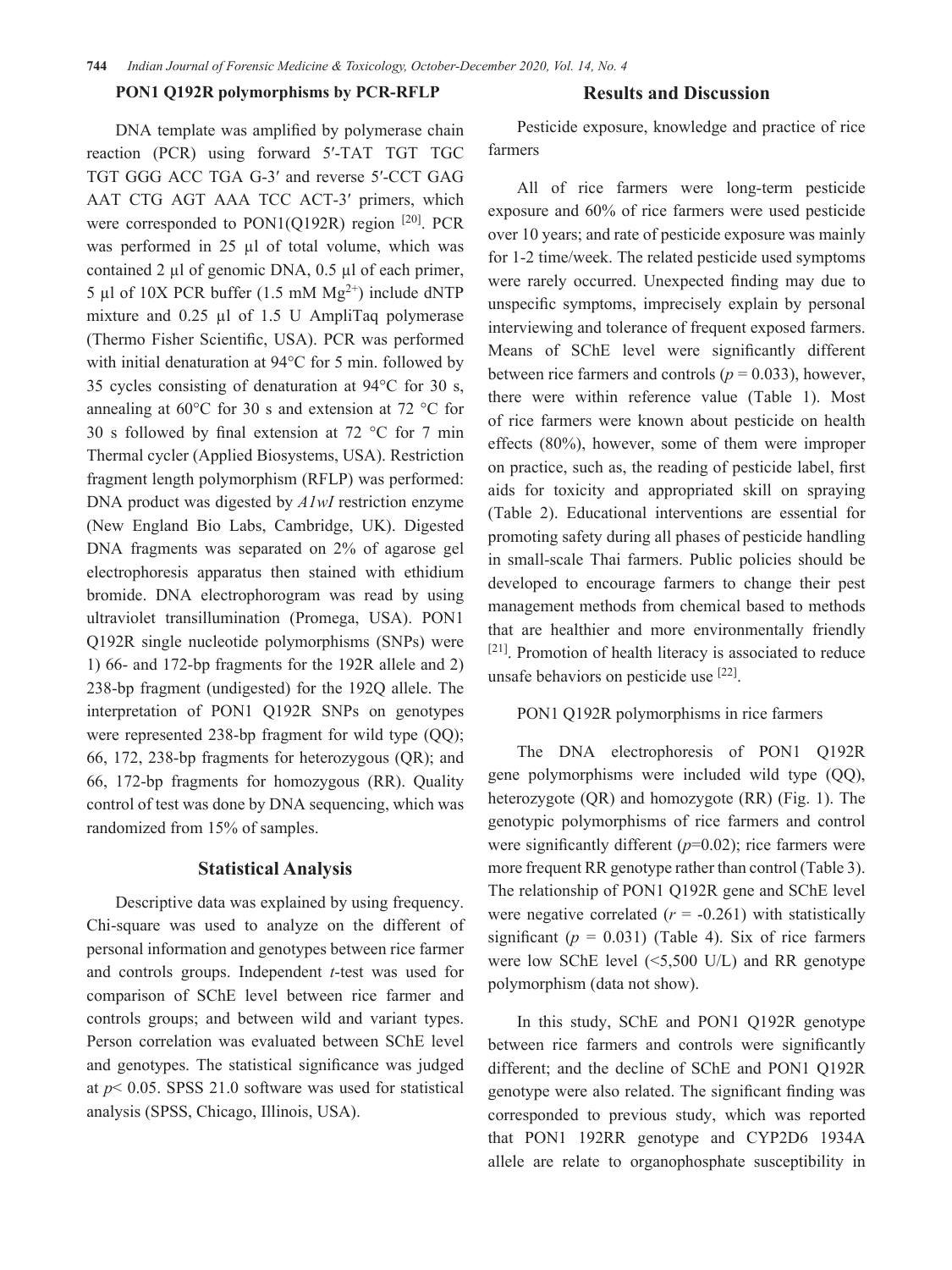chronic exposure in Egyptians. Moreover, SChE is significantly reduced in chronic organophosphateintoxicated Egyptian patients  $^{[23]}$ . PON1 192 R(+) (OR + RR genotypes) genotype carriers had higher PON1 and acethylcholinesterase (AChE) activities than 192 R(-) (QQ) genotype carriers in Turkish population, which had chronic pesticide exposure in occupational reasons [24]. In our study, rice farmers and control were significantly different and rice farmers were older than control. Q192R and L55M polymorphisms of PON1 are population-specific effects due to interaction of gene variation and environmental factors; therefore, this polymorphism is not impact on elders or extreme ages [25]. The most of pesticide exposure is chronic rather than acute toxicity via occupational and/or environmental means. Pesticide may lead harmful effects of human health, which are through oxidative stress, epigenetic transformation, and gene polymorphisms. Most of gene polymorphisms are implicate to OP metabolism enzymes, such as cytochrome P450, glutathione transferase, acetyltransferases or paraoxonase [26]. R variant of PON1 Q192R gene polymorphism is less effective to protect LDL oxidation. Thus, R genotype is associate to hypertension, coronary artery diseases, stroke and Parkinson's disease  $[27, 28]$ . Large scale and seasonal variation studies on gene polymorphism and environmental expose will conduct to confirming the finding.

|  | Table 1: The frequency of personal data and pesticide-exposing factors from rice farmers and controls |  |  |  |  |  |  |  |  |  |  |  |
|--|-------------------------------------------------------------------------------------------------------|--|--|--|--|--|--|--|--|--|--|--|
|--|-------------------------------------------------------------------------------------------------------|--|--|--|--|--|--|--|--|--|--|--|

| <b>Personal data/Exposing factors</b> | Rice farmer $(\% )$ | Control (%)                  | p-value   |  |
|---------------------------------------|---------------------|------------------------------|-----------|--|
| Gender: Male                          | 34(68)              | 30(60)                       | 0.405     |  |
| Female                                | 16(32)              | 20(40)                       |           |  |
| Age: $< 40$ years                     | 22(44)              | 40(80)                       |           |  |
| $\geq$ 40 years                       | 28 (56)             | 10(20)                       | $0.0001*$ |  |
| Alcohol intake: none                  | 36(72)              | 33 (66)                      |           |  |
| drinking                              | 14(28)              | 17(34)                       | 0.517     |  |
| Duration of pesticide use: 4-9 years  | 18(36)              |                              |           |  |
| $> 10$ years                          | 32(64)              |                              |           |  |
| Frequency of exposure: 1-2 days/week  | 30(60)              |                              |           |  |
| 3-4 days/week                         | 4(8)                |                              |           |  |
| 5-6 days/week                         | 16(32)              | ÷,                           |           |  |
| Clinical symptoms: None               | 36(72)              | $\overline{\phantom{a}}$     |           |  |
| Headache/vertigo                      | 11(22)              | $\qquad \qquad \blacksquare$ |           |  |
| Abdominal cramp                       | 3(6)                | $\overline{\phantom{a}}$     |           |  |
| Health education: none                | 13(26)              |                              |           |  |
| educated                              | 37(74)              | ÷,                           |           |  |
| Serum cholinesterase (U/L) **         | $7247.2 \pm 1293.3$ | $7775.9 \pm 1152.8$          | $0.033*$  |  |

\* Statistically significant at *p*<0.05; \*\* Serum cholinesterase (SChE) was screened by paper test before tested with automatic analyzer and represented as mean  $\pm SD$  (reference value = 5,500-13,000 U/L).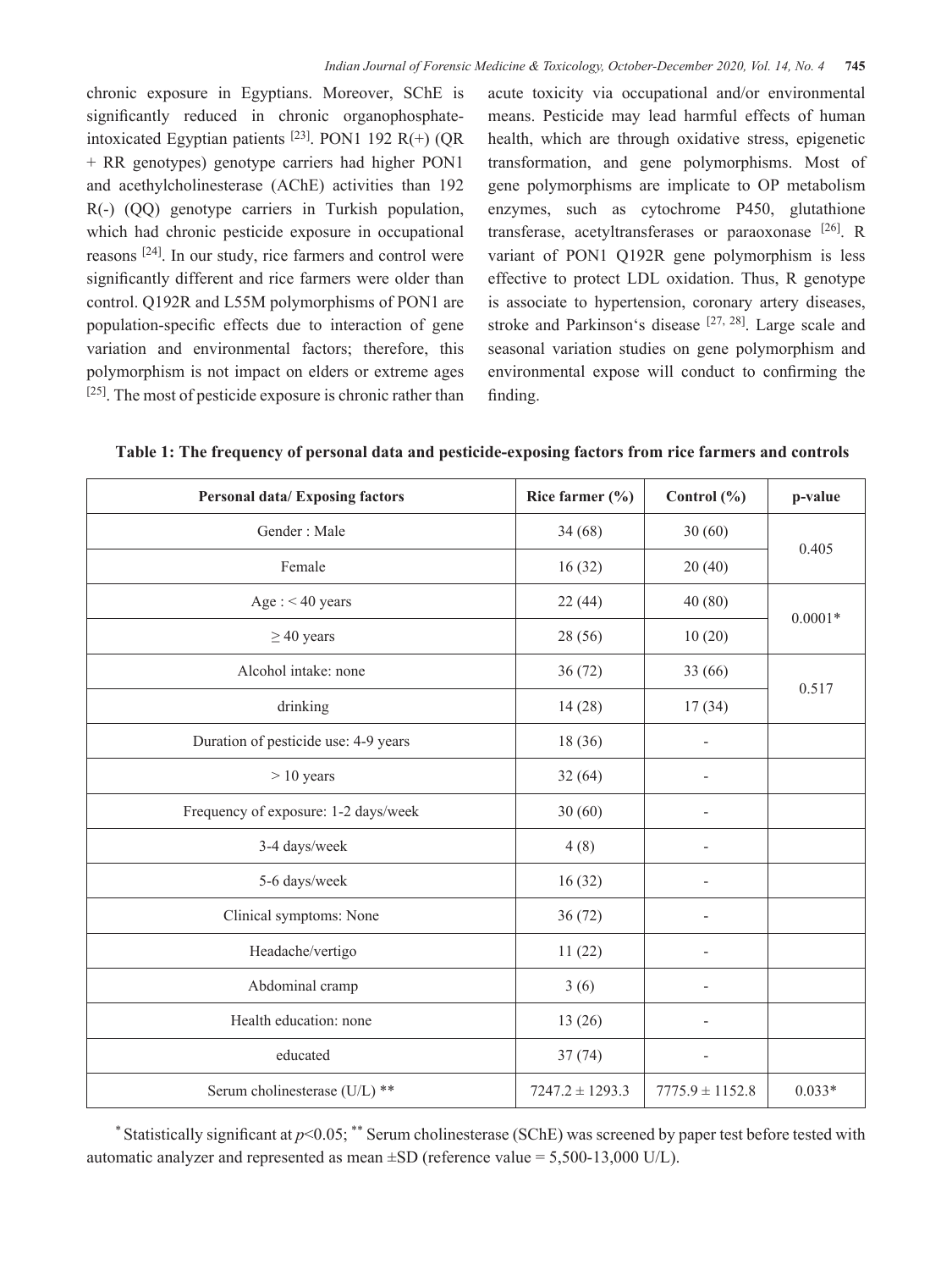| <b>Topic of Pesticide use</b>                                  | Frequency $(\% )$ |                 |  |  |
|----------------------------------------------------------------|-------------------|-----------------|--|--|
|                                                                | <b>Uneducated</b> | <b>Educated</b> |  |  |
| Health effects of pesticide                                    | 10(20)            | 40(80)          |  |  |
| First-aids for acute intoxication                              | 23(46)            | 27(54)          |  |  |
| Personal protective equipment                                  | 17(34)            | 33 (66)         |  |  |
| Reading and understanding on<br>information of pesticide label | 24 (48)           | 26(52)          |  |  |
| Cleaning of pesticide spraying clothes                         | 15(30)            | 35(70)          |  |  |
| Pesticide container management                                 | 17(34)            | 33 (66)         |  |  |
| Appropriate in pesticide spraying                              | 21(42)            | 29(58)          |  |  |
| Personal hygiene after pesticide spraying                      | 15(30)            | 35(70)          |  |  |

# **Table 3: Genotypic frequency of PON1 Q192R in rice farmer and control groups**

| Genotype                         |    | <b>Control</b> |    | Farmer        | p-value  |
|----------------------------------|----|----------------|----|---------------|----------|
|                                  | N  | $\frac{0}{0}$  | N  | $\frac{0}{0}$ |          |
| Wild Type (QQ genotype)          | 29 | 58             | 14 | 28            |          |
| Polymorphisms (RR & QR genotype) | 21 | 40             | 36 | 72            | $0.020*$ |
| Homozygous (RR genotype)         | 12 | 24             | 27 | 54            |          |
| Heterozygous (QR genotype)       | 9  | 18             | 9  | 18            |          |

\* Statistically significant at *p*<0.05

# **Table 4: Relationship of PON1 Q192R genotypes and SChE level**

| Genotype      | N  | $SChE$ (U/L)                      | w۰ | p-value  |
|---------------|----|-----------------------------------|----|----------|
| Wild Type     | 43 | $7820.14 \pm 1103.25$<br>$-0.261$ |    | $0.031*$ |
| Polymorphisms | 57 | $7278.89 \pm 1307.70$             |    |          |

\* Statistically significant at  $p<0.05$ ;  $r$  = Pearson correlation coefficient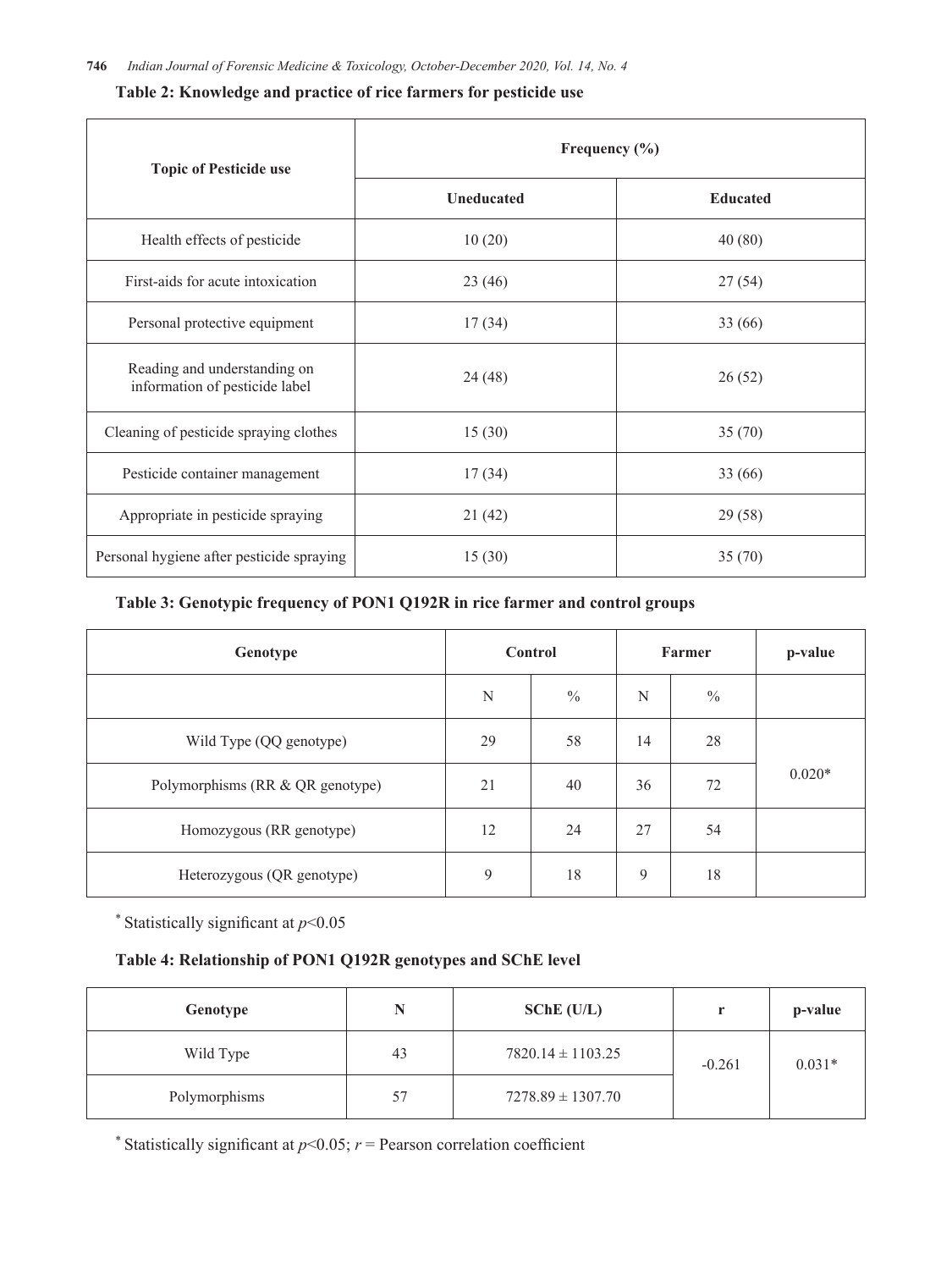

**Figure 1: DNA fragment separation. First Lane (from left): DNA ladder; Lane 2, 6, 11, 12, 41, 42, 68 and 88: 66, 172-bp for RR genotype; Lane 23, 36 and 79: 66, 172, 238-bp for QR genotype; Lane 23, 36 and 79: 238 bp for wild type (QQ genotype).** 

# **Conclusion**

PON1 Q192R polymorphism may useful biomarker for chronic pesticide exposure in Thai rice farmer and corresponded to decline of SChE; and RR genotype was high risk group.

**Acknowledgement:** We would like to sincerely thank medical staffs from U-Thong district ¢s health promoting hospital for local public relation and research assistants providing.

**Source of Funding:** Thammasat University and Suan Sunandha Rajabhat University, Thailand.

**Ethical Clearance**: Ethics Committee of Thammasat University was approved this research protocol (COA No. 084/2562).

**Conflicts of Interest:** The authors confirm that there are no conflicts of interest.

#### **References**

- 1. Sapbamrer R. Pesticide use, poisoning, and knowledge and unsafe occupational practices in Thailand. New Solutions. 2018; 28(2): 283-302.
- 2. Kongtip P, Nankongnab N, Mahaboonpeeti R, Bootsikeaw S, Batsungnoen K, Hanchenlaksh C, Tipayamongkholgul M, et al. Differences among Thai Agricultural Workers' Health,

Working Conditions, and Pesticide Use by Farm Type. Ann Work Expo Health. 2018; 62(2): 167- 181.

- 3. Buranatrevedh S, Sweatsriskul P. Model development for health promotion and control of agricultural occupational health hazards and accidents in Pathumthani, Thailand. Ind Health. 2005; 43(4): 669-676.
- 4. Grandstaff S, Srisupun W. Agropesticide contract sprayers in Central Thailand: Health risks and awareness. Southeast Asian Stud. 2004; 42(2): 111- 131.
- 5. Prasertsung N. Situation of pesticides used in rice fields in Suphanburi Province; Proceedings of the conference on chemical pesticides. Nov 15-16, 2012. Available from: www.thaipan.org/sites/default/ files/conference2555/conference2555\_1\_10.pdf.
- 6. Giacobini, E. Cholinesterase inhibitors: new roles and therapeutic alternatives. Pharmacol Res. 2004; 50: 433-440.
- 7. Sudjaroen, Y, Suwannahong, K. Comparison of Biochemical, Hematological Parameters and Pesticide Expose-related Symptoms among Organic and Non-organic Farmers, Singburi, Thailand. Asian J Pharm. 2017; 11: S235-S241.
- 8. Bureau of Policy and Strategy, Ministry of Public Health. Thailand health profile report 2005-2007,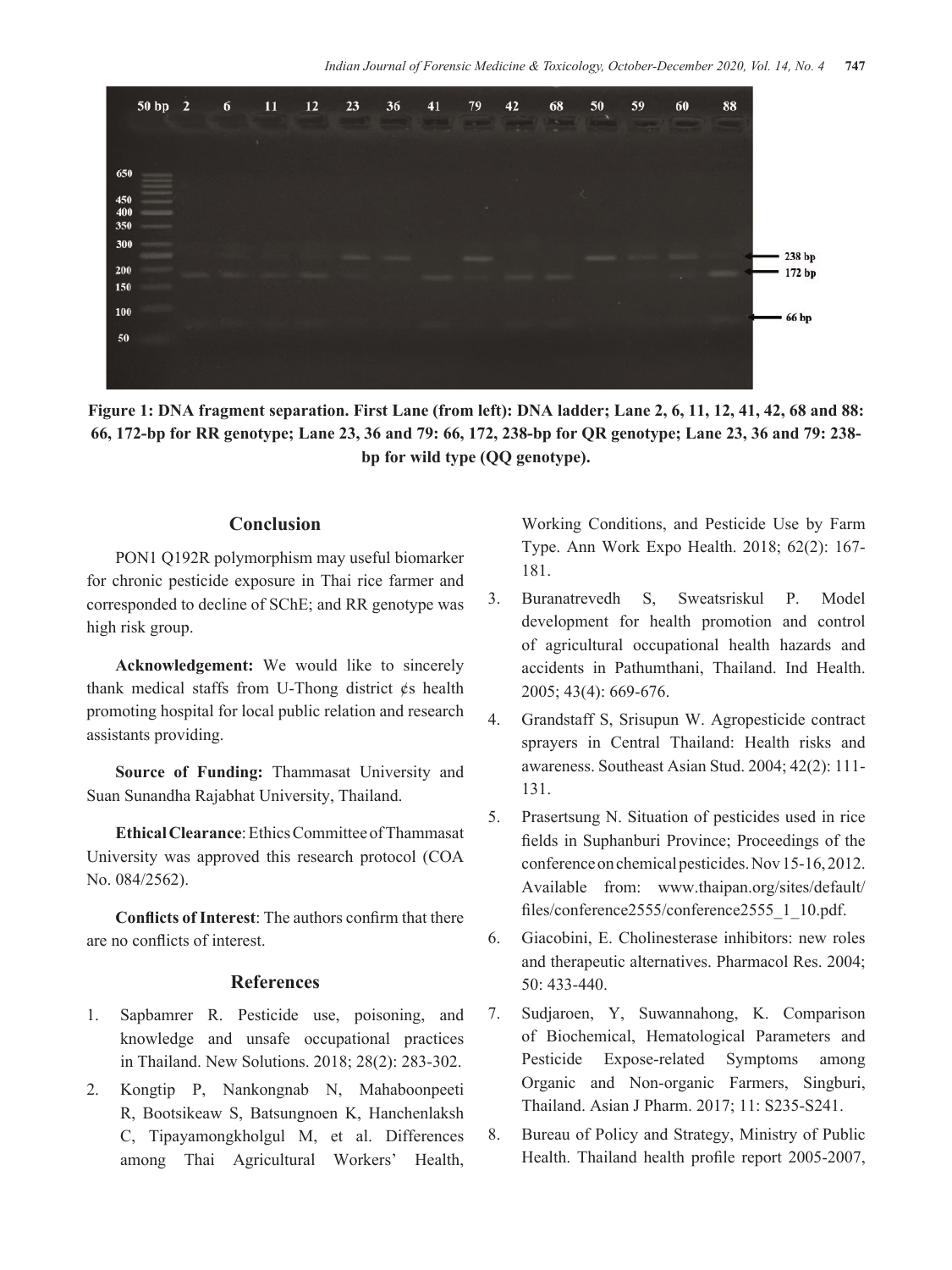- **748** *Indian Journal of Forensic Medicine & Toxicology, October-December 2020, Vol. 14, No. 4* Bangkok: The War Veterans Organization of Thailand, 2008.
- 9. Costa LG, Richter RJ, Li WF, Cole T, Guizzetti M. Paraoxonase (PON1) as a biomarker of susceptibility for organophosphate toxicity. Biomarkers. 2003; 8: 1-12.
- 10. Ellison CA, Crane AL, Bonner MR, Knaak JB, Browne RW, Lein PJ, Olson JR. PON1 status does not influence cholinesterase activity in Egyptian agricultural workers exposed to chlorpyrifos. Toxicol Appl Pharmacol. 2012; 265: 308-315.
- 11. Androutsopoulos VP,Kanavouras K,Tsatsakis AM. Role of paraoxonase 1 (PON1) in organophosphate metabolism: implications in neurodegenerative diseases. Toxicol Appl Pharmacol. 2011; 256: 418- 424.
- 12. Liu P, Wang Q, Cui Y, Wang J. A meta-analysis of the relationship between paraoxonase 1 polymorphisms and cancer. Free Radic Res. 2019; 53(11-12): 1045-1050.
- 13. Pan X, Huang L, Li M, Mo D, Liang Y, Liu Z, Huang Z, Huang L, Liu J, Zhu B. The Association between PON1 (Q192R and L55M) gene polymorphisms and risk of cancer: a meta-analysis based on 43 studies. Biomed Res Int. 2019; 2019: 5897505.
- 14. Amini M, Esmaeilzadeh-Bahabadi S, Avan A, Gholoobi A, Ghasemi F, Mirhafez SR, et al. Paraoxonase-1 Q192R polymorphism and its association with hs-CRP and fasting blood glucose levels and risk of coronary artery disease. Diabetes Metab Syndr. 2019; 13(2): 1053-1057.
- 15. Kahl VFS, da Silva FR, Alves JDS, da Silva GF, Picinini J, Dhillon VS, et al. Role of PON1, SOD2, OGG1, XRCC1, and XRCC4 polymorphisms on modulation of DNA damage in workers occupationally exposed to pesticides. Ecotoxicol Environ Saf. 2018; 159: 164-171.
- 16. Costa LG, Giordano G, Cole TB, Marsillach J, Furlong CE. Paraoxonase 1 (PON1) as a genetic determinant of susceptibility to organophosphate toxicity. Toxicology. 2013; 307: 115-122.
- 17. Brophy VH, Jampsa RL, Clendenning JB, McKinstry LA, Jarvik GP, Furlong CE. Effects

of 5′ regulatory-region polymorphisms on paraoxonase-gene (PON1) expression. Am J Hum Genet. 2001;68(6):1428–1436.

- 18. Kachaiyaphum P, Howteerakul N, Sujirarat D, Siri S, Suwannapong N. Serum cholinesterase levels of Thai chili-farm workers exposed to chemical pesticides: prevalence estimates and associated factors. J Occup Health. 2010; 52: 89-98.
- 19. Young DS, Bermes EW. Specimen collection and processing: Sources of biological variation. In: Burtis CA, Ashwood AR, editors. Tietz Textbook of Clinical Chemistry. 3rd ed. 1999. Philadelphia: Saunders, pp. 42-72.
- 20. Campo S, Sardo MA, Trimarchi G, Bonaiuto M, Fontana L, Castaldo M, et al. Association between serum paraoxonase (PON1) gene promoter T(-107) C polymorphism, PON1 activity and HDL levels in healthy Sicilian octogenarians. Exp Gerontol. 2004; 39(7): 1089-1094.
- 21. Plianbangchang P, Jetiyanon K, Wittaya-Areekul S. Pesticide use patterns among small-scale farmers: a case study from Phitsanulok, Thailand. Southeast Asian J Trop Med Public Health. 2009; 40(2): 401-410.
- 22. Pobhirun T, Pinitsoontorn S. The association between health literacy and pesticide use behaviors among sweet corn farmers in the Pak Chong district of Thailand: a cross-sectional study. F1000Res. 2019; 8: 448.
- 23. Tawfik Khattab AM, Zayed AA, Ahmed AI, Abdel Aal AG, Mekdad AA. The role of PON1 and CYP2D6 genes in susceptibility to organophosphorus chronic intoxication in Egyptian patients. Neurotoxicology. 2016; 53: 102-107.
- 24. Sunay SZ, Kayaaltı Z, Bayrak T, Söylemezoğlu T. Effect of paraoxonase-1 192 Q/R polymorphism on paraoxonase and acetylcholinesterase enzyme activities in a Turkish population exposed to organophosphate. Toxicol Ind Health. 2015; 31: 1061-1068.
- 25. Wei GZ, Zhu MY, Wang F, Zhao YG, Li SS, Liu TY, *et al.* Paraoxonase (PON1) polymorphisms Q192R and L55M are not associated with human longevity: A meta-analysis. Z Gerontol Geriatr. 2016; 49: 24-31.